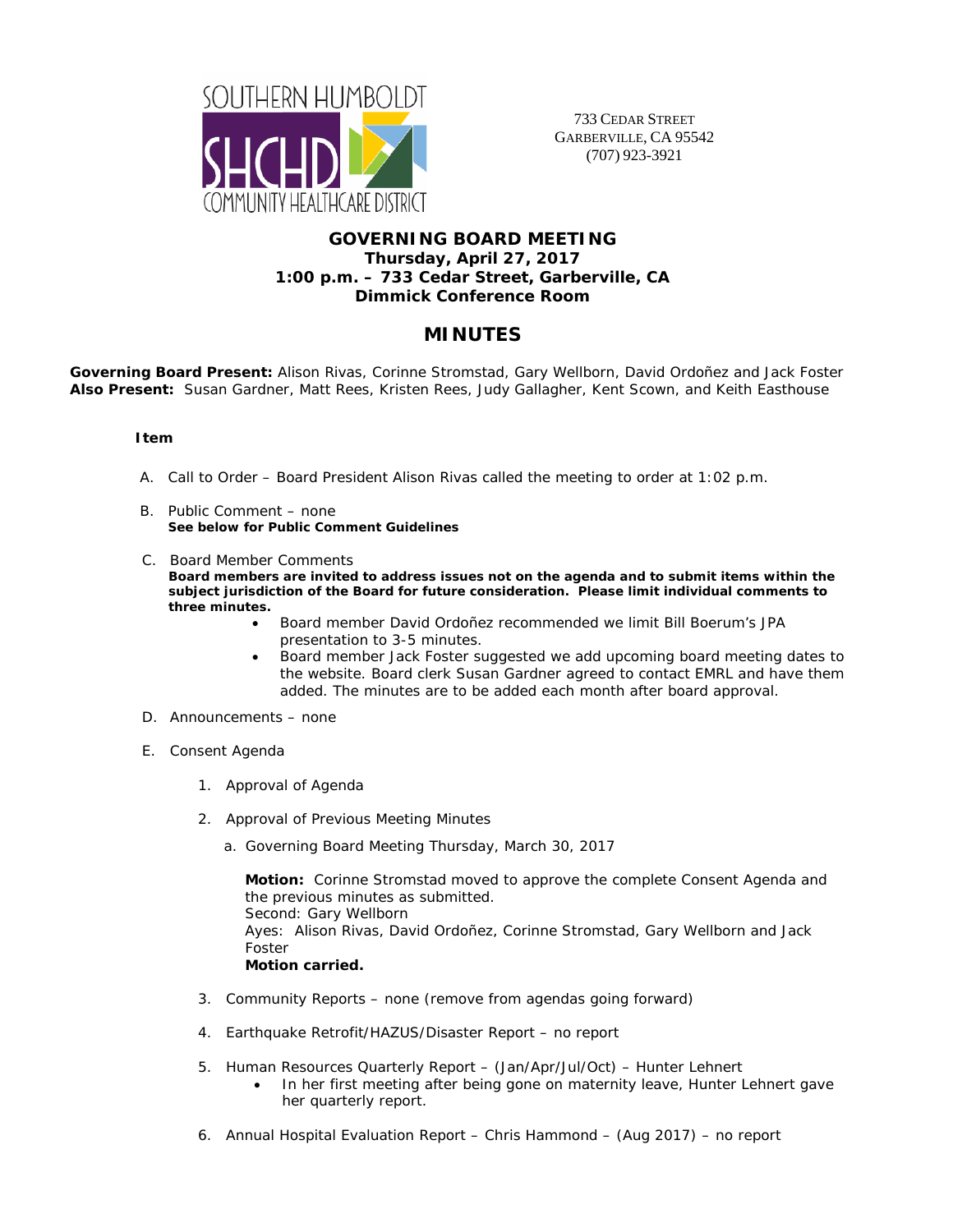#### **Item**

- F. Correspondence, Suggestions or Written Comments to the Board none
- G. Finance Report Corinne Stromstad, Gary Wellborn, Paul Eves, and Matt Rees
	- 1. March Financials Paul Eves, CFO
		- Paul Eves was unable to attend. In his place, CEO Matt Rees presented the March Financials.
		- Matt also discussed how we are negotiating with insurance companies to raise our payment percentages.

**Motion:** Corinne Stromstad moved to approve the March financials as presented. Second: Gary Wellborn Ayes: Alison Rivas, David Ordoñez, Gary Wellborn, Corinne Stromstad and Jack Foster **Motion carried.** 

- 2. FYE 2015 Audit Update Paul Eves, CFO
	- We finally received the final copy of the FYE 2015 audit.

**Motion:** David Ordoñez moved to approve the 2015 audit as presented. Second: Gary Wellborn Ayes: Alison Rivas, David Ordoñez, Gary Wellborn, Corinne Stromstad and Jack Foster **Motion carried.** 

- 3. Feasibility Study with WIPFLi Matt Rees
	- Matt Rees reported that OSHPD sent in figures for the feasibility study that were forwarded on to WIPFLI.
	- WIPFLI contacted us to say that OSHPD was resending the information with corrections.
- 4. CBO Update Paul Eves, CFO
	- Diane Meredith-Gordon presented a written report for March.
	- Matt Rees announced that HRG will be here for a presentation regarding billing services.
- 5. 340B Pharmacy Program Update Paul Eves and Matt Rees
	- Staff will be taking part in training on how to use the 340B Program.
	- We should be receiving cards to give to patients to use at the pharmacy.
	- SunRx will be working with CVS and Wallgreen's to try to get them on the program also. The volumes of Southern Humboldt patients using these pharmacies is somewhat low so they are reluctant to sign up for the program.
- H. Administrator's Report Matt Rees, CEO
	- Matt talked to the board about the morning huddles we are holding every day at 9 a.m. Each department manager says a few words about what is going on in their department and also give a progress report from the previous day.
	- We have held various town hall meeting regarding Measure W with the majority of attendees having positive comments.
	- Dr. Phiroze Kazi has signed a letter of intent to start at the clinic on July 17.
	- Sarah Beach, who is graduating soon, will start at a Family Nurse Practitioner in June.
	- Although we have received a lot of negative press, we are hopeful the Measure will pass.
	- Matt also said he would like to start looking at changing the district's boundaries to exclude communities such as Blocksburg and include communities like Whale Gulch, who is currently not in our district. Most of the residents living northeast like Blocksburg travel to Fortuna or Eureka for medical care as it is closer and residents from Whale Gulch are more likely to come to Garberville.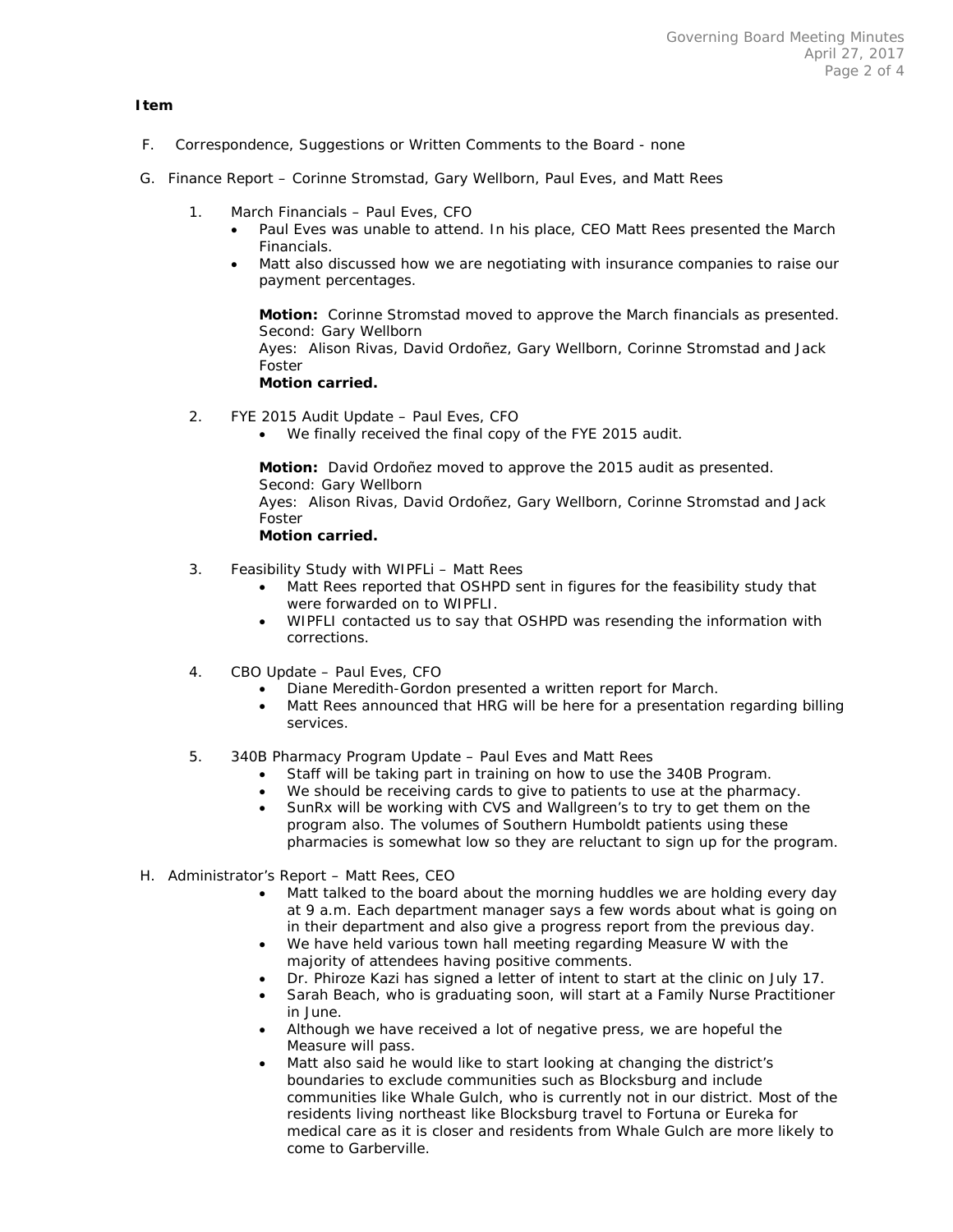**Item** 

- 1. Department Updates
	- a. QAPI Quality Assurance Performance Improvement Kristen Rees
		- Kristen Rees presented her report.
	- b. SRC Survey Readiness Committee
		- Staff is preparing for the Skilled Nursing Facility survey which is due sometime in May or June.
		- Judy Gallagher said she and Kristen Rees prepared binders for every department and they have been distributed.
- 2. New Facility Committee Report
	- Matt Rees reported that the preliminary architectural report has been sent to WIPFLI.
- 3. Foundation Report Barbara Truitt
	- a. Approval of Foundation Board recommendations
		- Barb Truitt reported that some employees have taken an interest in joining the Foundation.
		- Staff member can be committee chairs without being a voting member.
		- The Foundation is working on summer plans.
		- They could use another board member on the Two-Way Communication Committee.
	- b. Updates from Public Relations department
		- The district will have a weekly table at the Farmer's Market in the town square and at the Mateel's Summer Arts Festival at Benbow in June.
		- They would like to hold various events in the courtyard once it is finished.
	- c. Yes on W campaign
		- Ballots are coming into the elections office 40-50 per day. Measure W must pass by a two-thirds margin.
- 4. Strategic Plan Update Kristen Rees
	- Hunter Lehnert added to her river.
	- There are plans for another meeting with Redwoods Rural Health Center.
	- Matt announced that our providers will be invited to an upcoming Rotary Club meeting to do a presentation and meet more community members.
	- We also need to get the word out that we have same-day appointments now that Dr. Gadallah is here full time.
- I. Old Business
	- 1. Revision of District Boundaries Matt Rees
		- Matt said he would like to start looking at changing the district's boundaries to exclude communities such as Blocksburg and include communities like Whale Gulch, who is currently not in our district. Most of the residents living northeast like Blocksburg travel to Fortuna or Eureka for medical care as it is closer and residents from Whale Gulch are more likely to come to Garberville.
		- Changing the boundaries is a lengthy process and must go through LAFCO.
		- At 2:34 p.m. Board President Alison Rivas suggested we take a 15-minute break.
- J. New Business
	- 1. Approval of **Resolution 17:08,** Policy and Procedures a. See Addendum Packet

**Motion:** Gary Wellborn moved to approve **Resolution 17:08** Policy and **Procedures** Second: Jack Foster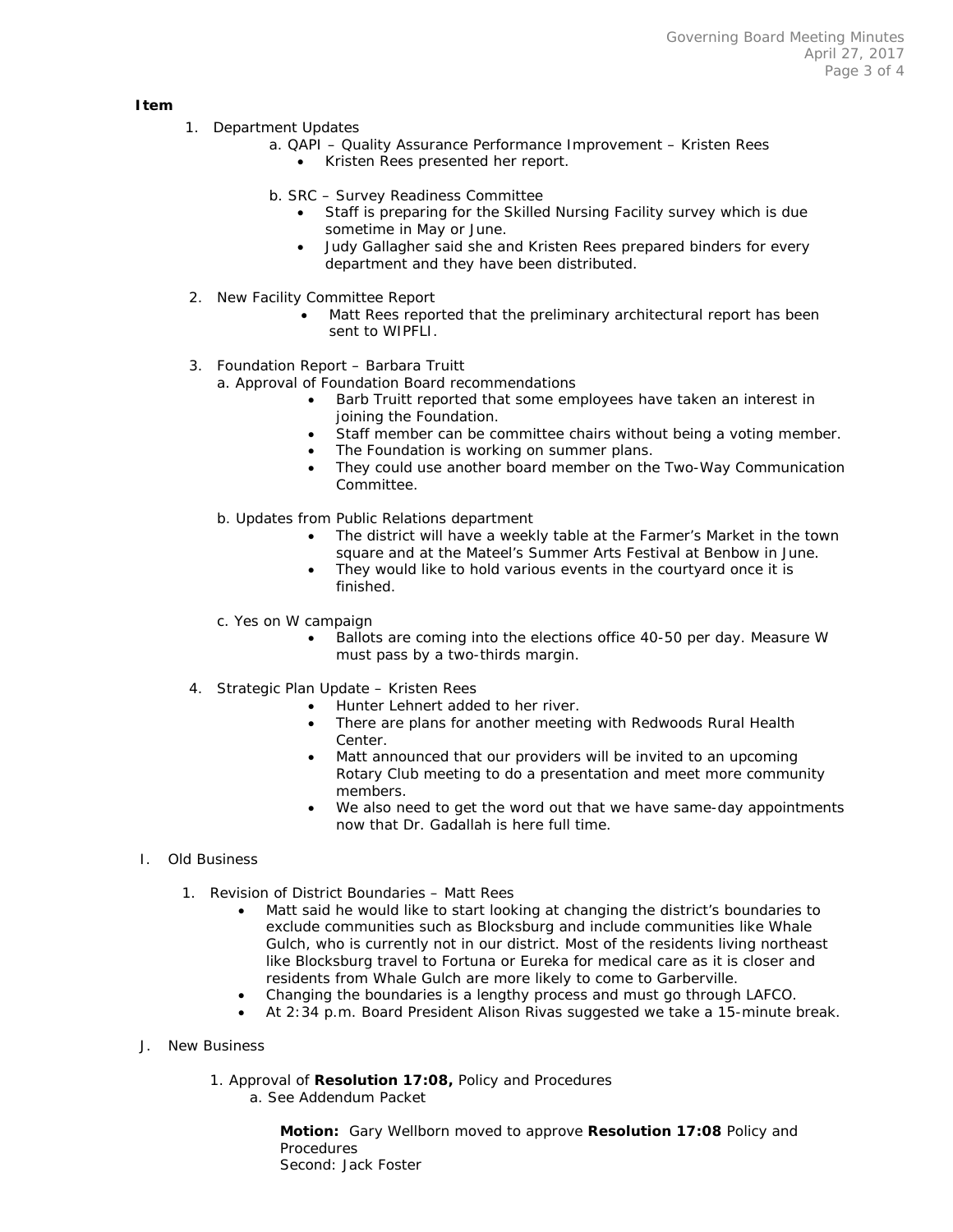Ayes: Alison Rivas, Corinne Stromstad, Gary Wellborn, David Ordoñez and Jack Foster.

#### **Motion carried with a roll call vote.**

- 2. JPA Change bylaws of Northern California Health Care Authority Bill Boerum
	- Matt Rees is concerned about the district having to pay the same as the larger facilities.
	- David Ordoñez feels the same way and said that the board needs to approve any proposed assessments and then decide to accept the terms or not.
	- Bill Boerum attended via teleconference. He had planned to attend in person, but the closure of Hwy. 101 prevented him from being at the meeting.
	- Bill said the JPA only needs \$10,000-\$12,000 per year to operate. Their current balance is around \$12,000.
	- He agreed that all members must agree to the bylaw changes suggested.
	- SHCHD wants to be able to vote on any assessments and we will send specific wording to the JPA regarding this request.

**Motion:** Corinne Stromstad moved to approve the JPA bylaws as submitted. Second: Jack Foster

Ayes: Alison Rivas, David Ordoñez, Gary Wellborn, Corinne Stromstad and Jack Foster

#### **Motion carried.**

3. Approval of a new Foundation Board member nominee, Justin Crellin, who was unanimously approved at the Foundation meeting on Wednesday, April 19, 2017.

**Motion:** Jack Foster moved to approve the Justin Crellin as the new Foundation board member. Second: Gary Wellborn Ayes: Alison Rivas, David Ordoñez, Gary Wellborn, Corinne Stromstad and Jack Foster **Motion carried.** 

- K. Next Meeting
	- $\bullet$  Thursday, May 25, 2017
- L. Meeting Evaluation none
- M. Parking Lot Items none
- N. Adjourned at 3:05 p.m. for Closed Session
- O. Closed Session
	- 1. Approval of Previous Closed Session Minutes
		- Closed Session Governing Board Meeting Tuesday, March 30, 2017
		- Closed Session Special Governing Board Meeting Wednesday, April 12, 2017.
	- 2. Quality/Risk Management Report [H&S Code § 32155 Judy Gallagher no report
	- 3. Medical Staff Appointments/Appointments [Gov. Code § 54957 none
	- 4. Confidential Correspondence to the Board none
	- 5. College of the Redwoods [Gov. Code § 54957] APN 032-091-014-000 Purchase proposal for property located at 286 Sprowel Creek Road, Garberville, CA 95542
	- 6. Personnel matter Annual CEO evaluation pursuant to Government Code § 54957
	- 7. Adjourn to Closed Session at 3:05 p.m.

 **Item**